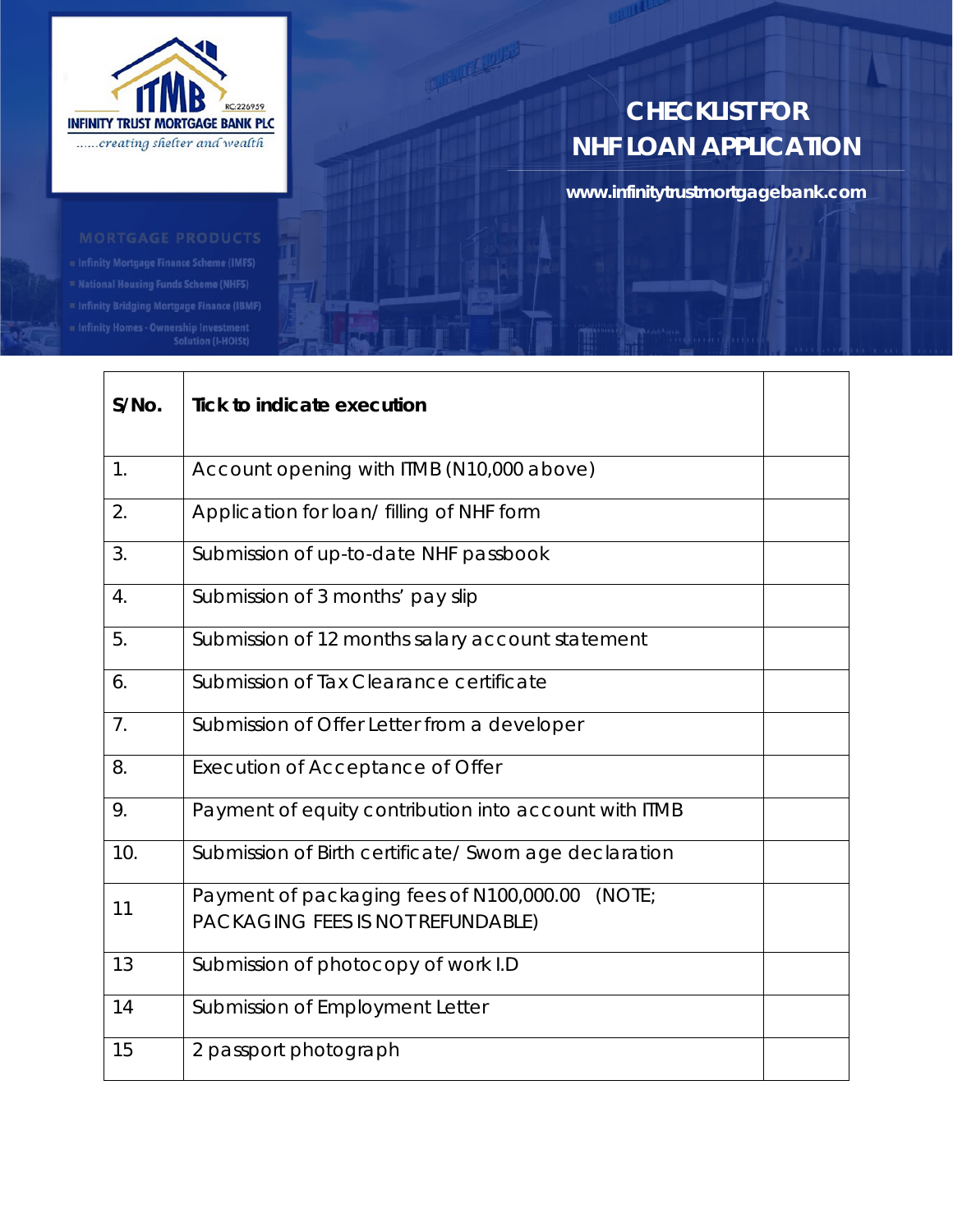| 16 | Authority to debit account for packaging fees                                                           |  |
|----|---------------------------------------------------------------------------------------------------------|--|
| 17 | Letter of undertaking Not to have access NHF Loan                                                       |  |
| 18 | 10% perfection fees on the loan amount payable to IRO unit<br>of FMBN upon disbursement of the facility |  |
| 19 | Insurance covers on the property upon disbursement of the<br>facility                                   |  |
| 20 | Letter of introduction from employer                                                                    |  |

### **EQUITY CONTRIBUTION**

| N15m                              |     | 30% |  |  |  |
|-----------------------------------|-----|-----|--|--|--|
| N10m                              | $=$ | 20% |  |  |  |
| N5m                               | $=$ | 10% |  |  |  |
| Interest Rate--------------6% p.a |     |     |  |  |  |

**Note:**At least 20% of the shortfall between the cost of property you intend to buy and the NHF loan you applied for should be in the account before loan can be processed.

### **REQUIREMENT FOR ACCOUNT OPENING**

- 1. PROPER FILLING OF ACCOUNT OPENING FORM WITH 2 REFERENCE FORM WELL FIILED
- 2. ACCEPTABLE I.D CARD I.e. DRIVER'S LICENSE, NATIONAL I.D, PASSPORT, VOLTERS CARD
- 3. 2 PASSPORT PHOTOGRAPH
- 4. UTILITY BILL i.e NEPA BILL, WATER BILL, WASTE BILL ,TENNANCY AGREEMENT

| . |  |
|---|--|
|   |  |
| . |  |